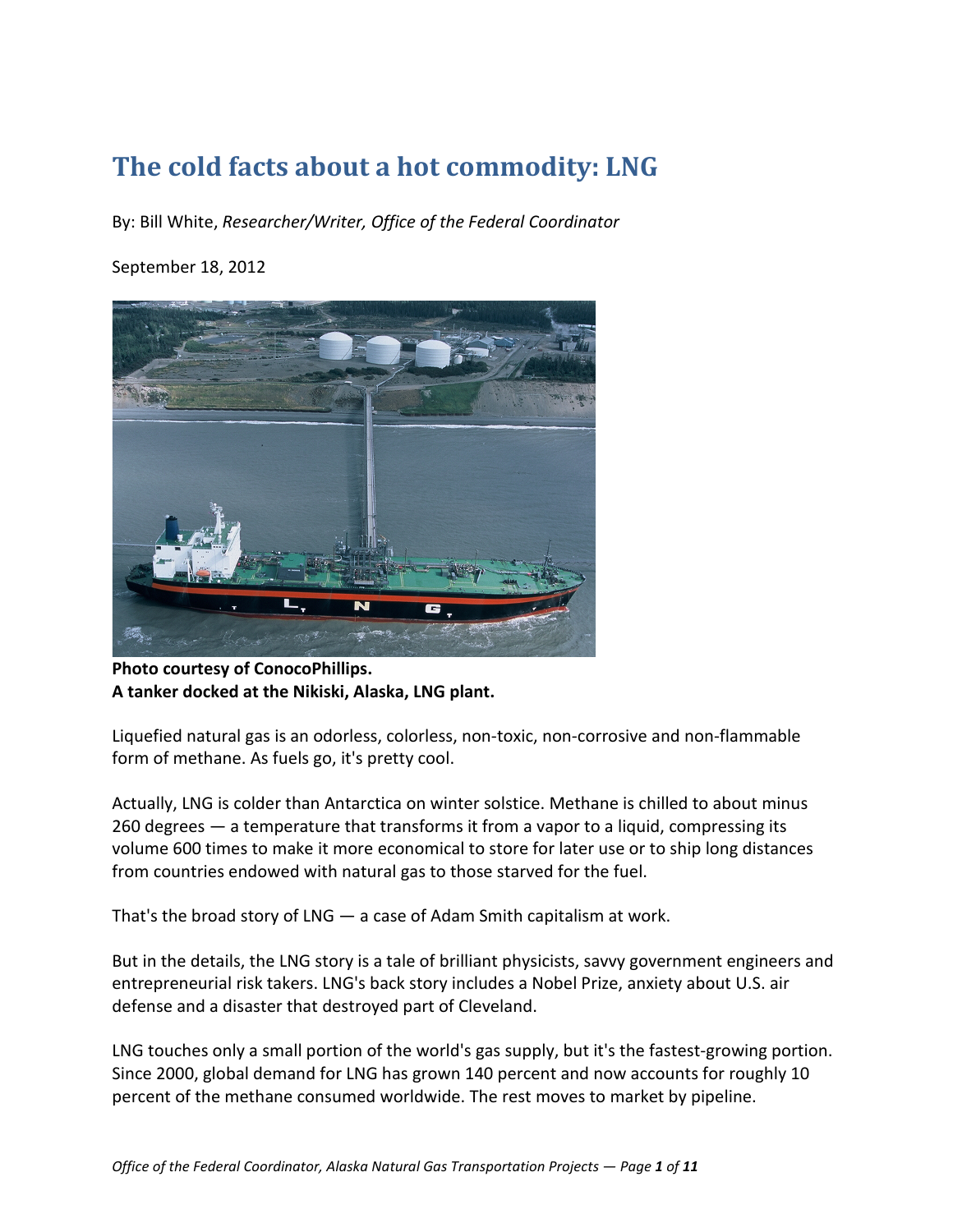

#### **Source: International Gas Union**

LNG is exported from 19 countries, including from one U.S. plant in Nikiski, Alaska.

Since 2006, Norway, Russia, Yemen, Peru, Angola and Equatorial Guinea all have started making LNG, while Qatar, Nigeria, Australia, Oman and Indonesia have expanded production.

Qatar's expansion was an act of sheer audacity. Qatar tripled its LNG production capacity to over 80 million metric tons a year — about 11 billion cubic feet a day — leaping past Malaysia and Indonesia as the world's largest LNG maker. Last year Qatari plants exported almost onethird of the LNG traded across the globe. In the mid-2000s, with construction under way, Qatari officials thought they'd be selling much of their LNG to the United States. The Lower 48 shalegas boom blew apart that plan. But last year, as Japan idled nuclear power production after the Fukushima disaster, Qatari exports to Japan soared 56 percent over their 2010 level, according to the [BP Statistical Review of World Energy.](http://www.bp.com/sectionbodycopy.do?categoryId=7500&contentId=7068481) That dulled Qatar's pain of losing the U.S. market.

Meanwhile, more countries are clamoring for LNG to quench their growing energy appetite.

Since 2006, China, Brazil, Chile, Dubai, Kuwait, the Netherlands and even Canada and Mexico all became first-time importers of LNG. They joined the mainstay LNG consumers of Japan, South Korea and Taiwan, according to the [International Group of Liquefied Natural Gas Importers.](http://www.giignl.org/fileadmin/user_upload/pdf/A_PUBLIC_INFORMATION/LNG_Industry/GIIGNL_The_LNG_Industry_2011.pdf)

In all, 25 countries took LNG shipments last year, the gas importers group said.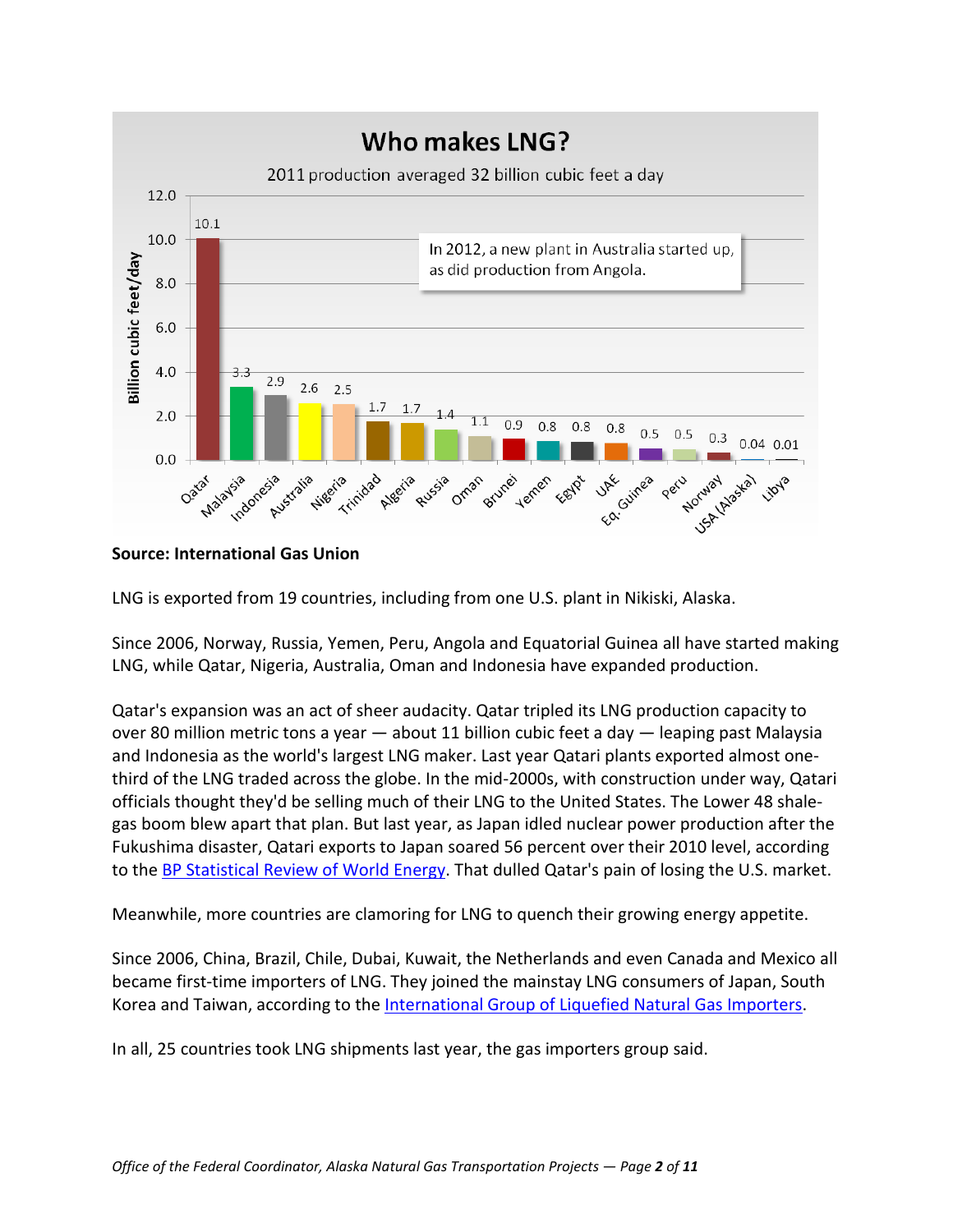

<sup>&</sup>lt;sup>2</sup> Demand in India grew 37% and demand in China was up 36% last year

#### **Source: International Gas Union**

As the world's demand for LNG grows, more locations are mulling entry into the production game. Export projects in [Western Canada,](http://www.arcticgas.gov/canada-hopes-lng-exports-can-re-energize-gas-production) Eastern Africa, Russia and the U.S. Gulf Coast are under consideration.

One other possible contender: Export of LNG made from Alaska North Slope gas. The main North Slope producers - ExxonMobil, ConocoPhillips and BP - [jointly are at an early stage](http://www.arcticgas.gov/alaska-gas-pipeline-sponsors-plan-new-effort-seek-potential-customers) of considering such a project.

## **HOW IT WORKS**

Chemical engineers have known for years how to liquefy vaporous methane.

And for decades LNG tankers — essentially massive thermos bottles that keep the gas cold and liquid — have sailed the oceans safely.

Like many great inventions, [liquefied natural gas](http://www.giignl.org/fileadmin/user_upload/pdf/A_PUBLIC_INFORMATION/LNG_Basics/LNG_1_-_Basic_Properties_7.2.09_AAcomments-Aug09.pdf) emerged as an industry via a progression of events over many years, responding to both commercial and geopolitical pressures.

A key development was learning methane's "boiling point," a temperature below which methane is a liquid and above which it's a vapor.

Most people likely are familiar with the boiling point of water: 212 degrees. Heat water above that temperature and the liquid becomes a vapor.

Methane's boiling point is about minus 260 degrees. Above that frigid temperature it's a vapor. Below it and you have a liquid.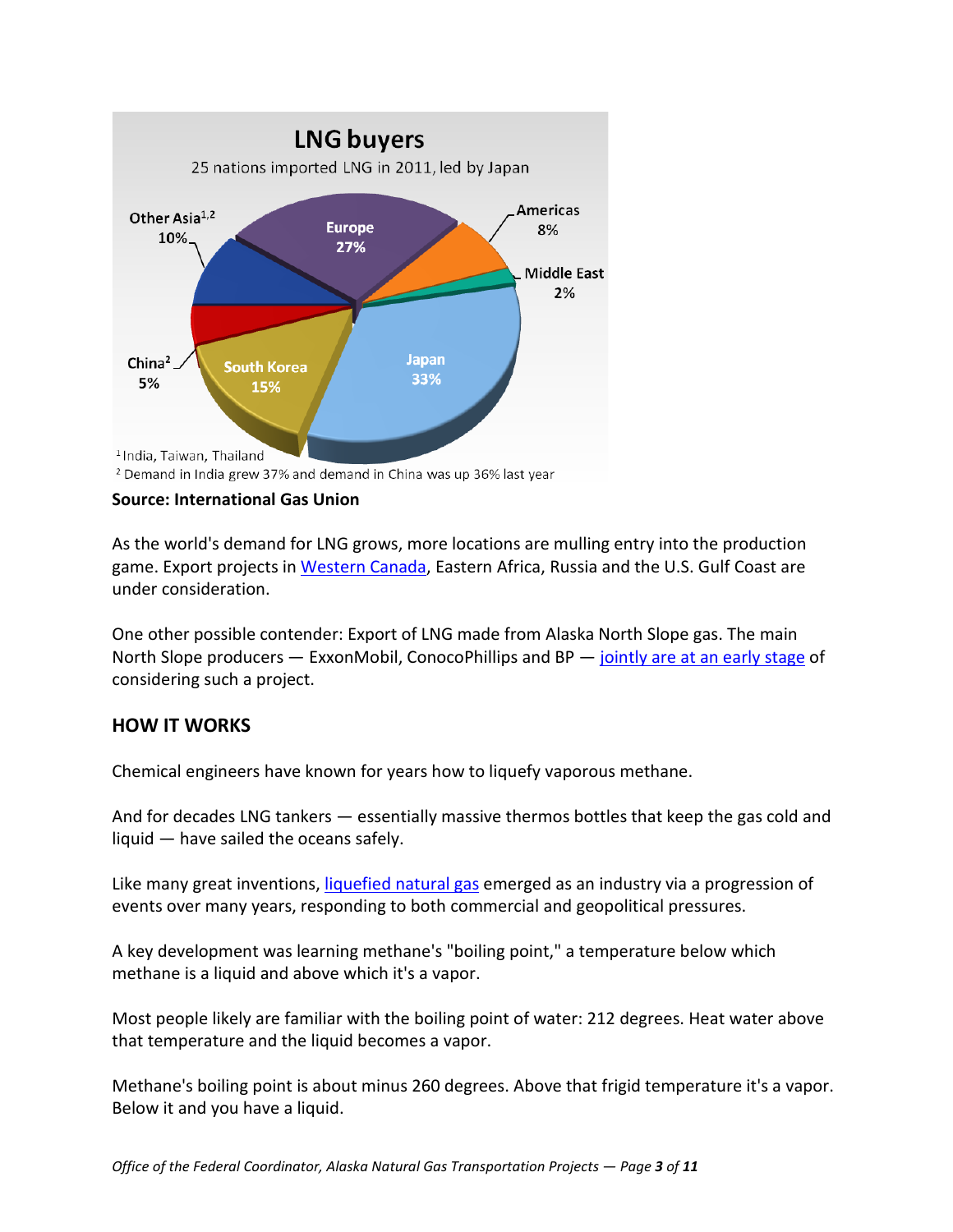But liquefying natural gas involves more than superchilling it and maintaining the temperature.

That's because a natural gas stream rising out of the ground contains more than just methane, although methane usually is the main component. The ethane, propane, butane, pentane, carbon dioxide, water and other components each have separate boiling points.

Ethane liquefies at minus 127, propane at minus 44, butane at plus 31 degrees, and so on. Like water at 32 degrees, these gases also have "melting points," a temperature below which they become solid. (Dry ice is nothing more than solid carbon dioxide, whose melting point is minus 109.)

| <b>Boiling and melting points of gases</b>                                                     |                            |                            |
|------------------------------------------------------------------------------------------------|----------------------------|----------------------------|
|                                                                                                | Boiling point <sup>1</sup> | Melting point <sup>2</sup> |
| <b>Methane</b>                                                                                 | $-260$ F                   | $-297F$                    |
| <b>Ethane</b>                                                                                  | $-126F$                    | $-278F$                    |
| Propane                                                                                        | -44 F                      | $-306F$                    |
| n-Butane                                                                                       | $+31$ F                    | $-217F$                    |
| n-Pentane                                                                                      | $+97 F$                    | $-201$ F                   |
| Water                                                                                          | $+212 F$                   | $+32 F$                    |
| <sup>1</sup> Approximate temperature at which liquid turns to vapor at<br>atmospheric pressure |                            |                            |

<sup>2</sup> Approximate temperature at which solid turns to liquid at atmospheric pressure

#### **Source: National Center for Biotechnology Information**

These gases have different boiling and melting points because although they're all hydrocarbons — composed of hydrogen and carbon atoms — the number of atoms differs. The more carbon atoms a molecule contains, the heavier it is. That weight determines the temperatures and pressures that make the gas a vapor or liquid.

Methane has the fewest carbon atoms  $-$  one  $-$  so it has the coldest boiling point of these gases. If the entire produced natural gas stream were liquefied, some components — such as butane with its four carbon atoms and pentane with its five — would freeze solid before the methane vapors got cold enough to become liquid.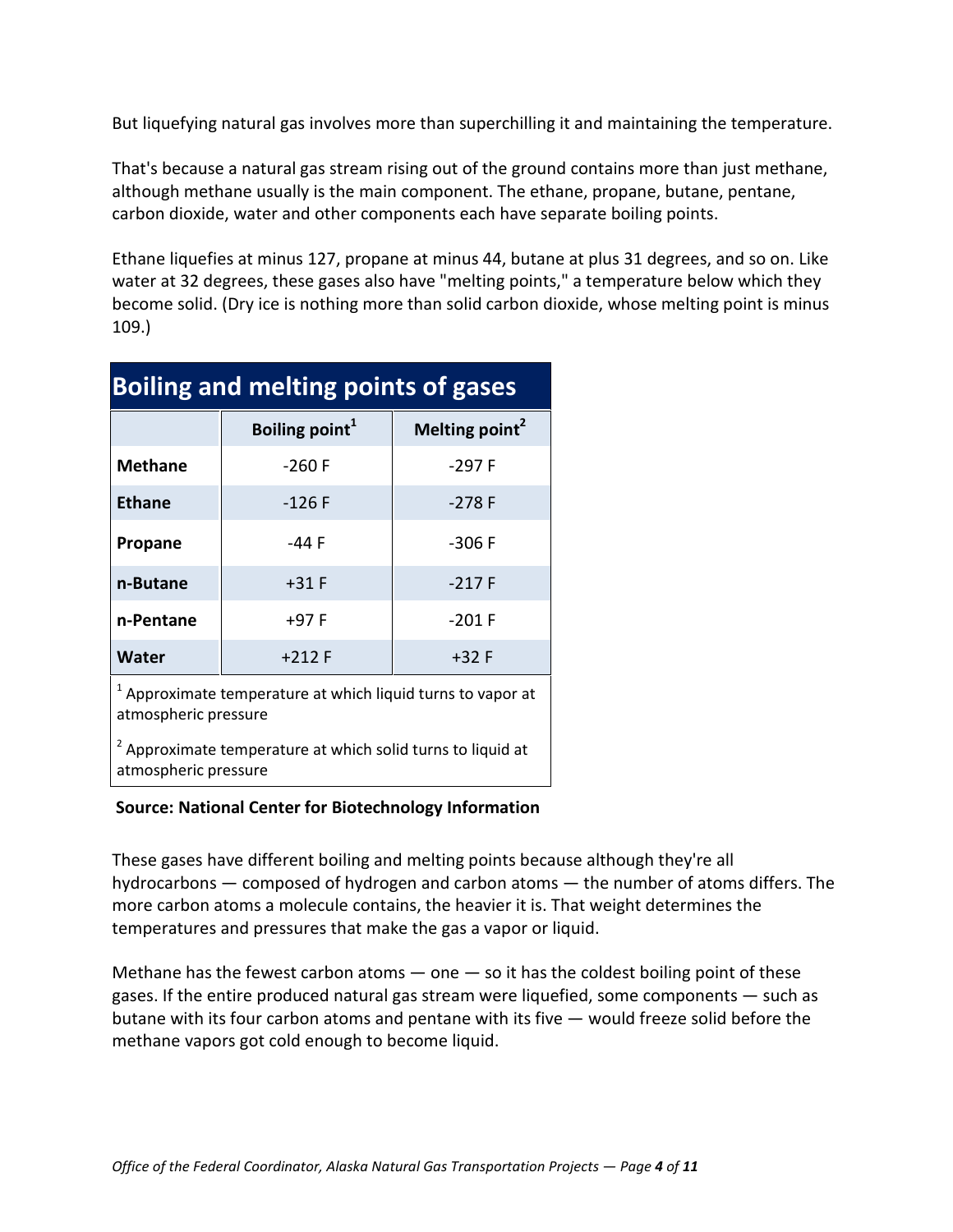Chilling the entire gas stream to minus 260 to liquefy methane thus could produce a slushy slurry of product that would muck up the machinery. This is why the heavier hydrocarbons mostly are stripped from the gas stream before liquefaction.

## **THE PROCESS**

Here's a quick walk along the LNG value chain:

*Step one*: Clean the natural gas stream so that mostly methane is being processed. The residual ethane and other components left behind after processing are in quantities too small to matter.

Sometimes this cleansing occurs before the gas reaches the liquefaction plant. More typically cleansing occurs at the plant.

Buyers in Japan and Europe typically like their LNG to be spiked with a little ethane or other carbon-rich gases because their mainstream gas burns hotter than mainstream gas in North America. Ethane, propane, butane, etc., have higher Btu contents than methane and serve as the spiking agents.

*Step two*: Superchill the methane.

A variety of techniques will liquefy methane. A Pennsylvania company called [Air](http://www.airproducts.com/)  **[Products](http://www.airproducts.com/)** licenses the technology that dominates the industry.

Air Products uses several variations on the same process. Essentially, it starts by using propane to precool the methane. Propane is compressed and condensed, then its pressure is eased in steps to provide refrigeration that cools the methane. (Gas warms as it is compressed and then cools as the compression eases. This principle is applied throughout a typical liquefaction process.)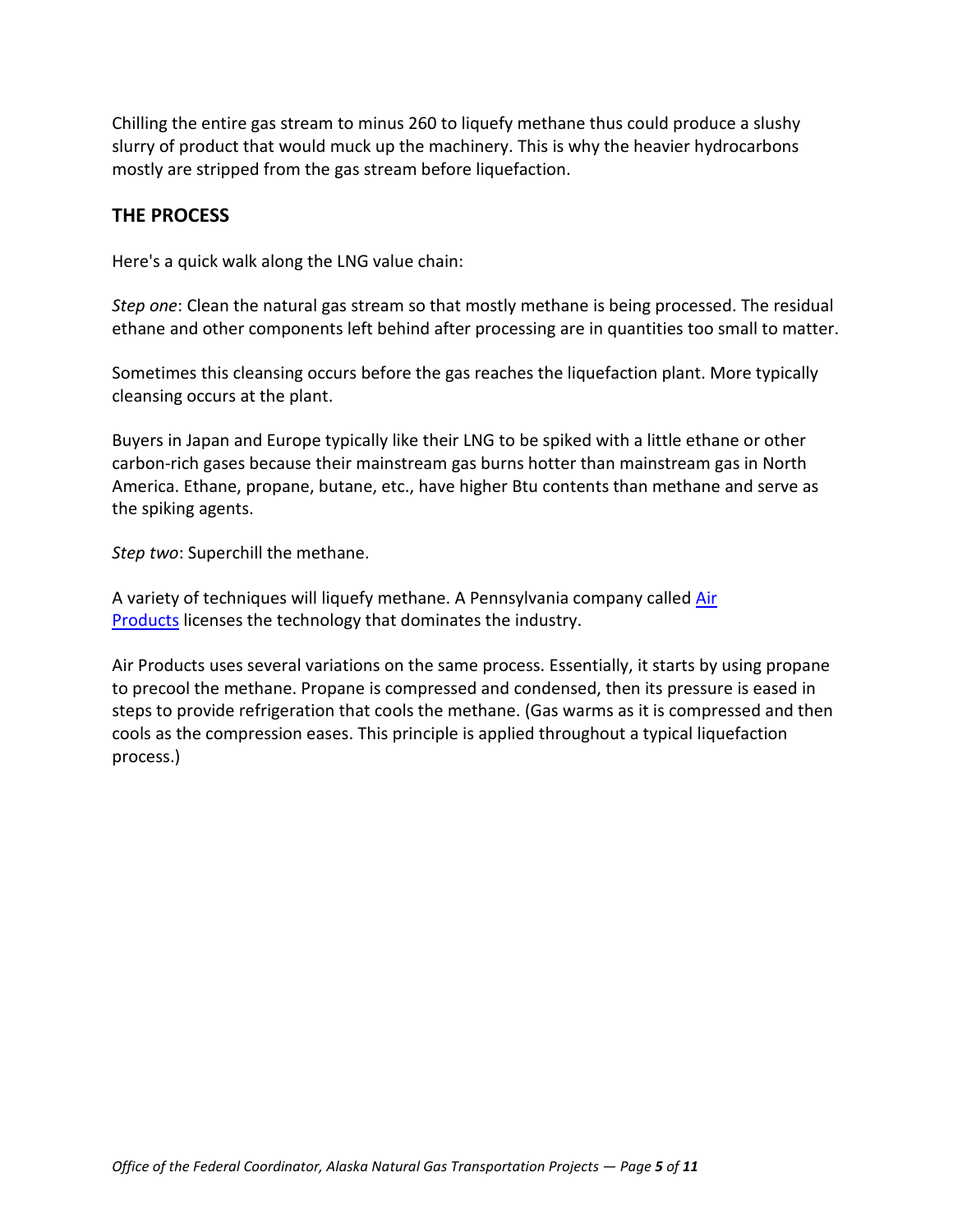

ranged from 83% in Libya to 99.7% in Nikiski, Alaska. <sup>2</sup> Mostly butane

### **Source: International Group of Liquefied Natural Gas Importers**

Next, the cooled methane enters the main stage, a heat exchanger where the gas comes in contact with a blend of refrigerants that transforms the methane vapor into a liquid. Air conditioners work in a similar way: warm air passes over coiled tubing filled with a cold gas.

A new variation uses nitrogen as a final superchilling refrigerant. This allowed much bigger LNG plants to get built, and it partly explains how Qatar could construct so much capacity in recent years.

A technology that's a distant second in the market to Air Products' is licensed by ConocoPhillips. The company's Nikiski, Alaska, plant as well as plants in Trinidad and Tobago, Egypt, Angola, Equatorial Guinea and one site in Australia use it.

ConocoPhillips routes cleansed methane first into a propane heat exchanger to initially drop the temperature. Ethylene is used to drop the temperature more (you can make ethane colder than propane before it boils into a vapor). Then the gas enters a methane cold box connected to mighty compressors to cool the gas to near a liquid state. A final "flash blast" finishes the job.

Most LNG plants have on site more than one processing unit — called trains. The trains operate independent of each other, running in parallel to liquefy methane. Qatar hosts the world's largest trains — the biggest can handle about 1 billion cubic feet of natural gas per day. Qatar's most massive plant, at the Ras Laffan complex, features two such trains plus four smaller ones that together can process about 5 bcf a day. That's about twice the volume as has been discussed for an LNG plant that could process Alaska North Slope gas. Alaska's Nikiski plant is relatively small, with capacity to handle about 200 million cubic feet a day.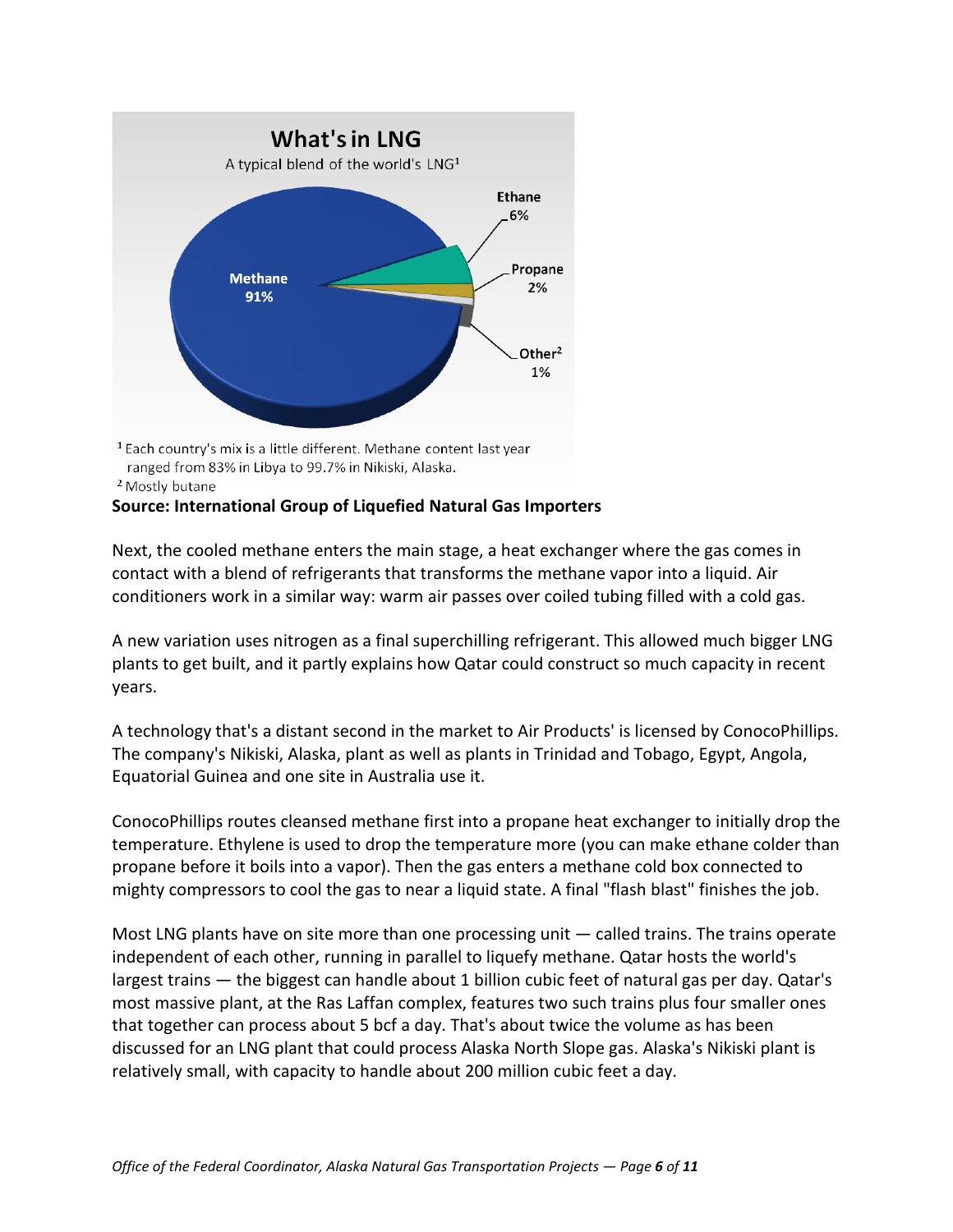One final point about liquefying methane: About 10 to 15 percent of the gas gets consumed during the process. Much of it to run the plant's turbines, compressors and other machinery.

*Step three*: Store the LNG until it's shipped to market. Special insulated metal tanks keep the gas liquid. A small fraction will "boil off" — warm into a vapor — and this gas can be reliquefied or used to power the plant.

Storage tank dimensions vary widely, depending on whether the LNG is stored for truck fueling, peak shaving or import-export. The largest storage tanks stand as tall as a 14-story building (about 170 feet tall), are nearly as wide as a football-field length (280 feet in diameter) and can hold up to 200,000 cubic meters of LNG — the equivalent of roughly 4 billion cubic feet of vaporous methane, or about one-15<sup>th</sup> of daily U.S. gas production last year. In short: They can be big.

*Step four*: Ship the gas. Special tankers with insulated chambers keep the gas below minus 260. Again, a small volume of liquid methane vaporizes on the trip to market; this gas typically is used to power the ship or is reliquefied.

At the end of 2011, 360 ships comprised the global LNG fleet, according to th[e International Gas](http://www.igu.org/igu-publications/LNG%20Report%202011.pdf)  [Union.](http://www.igu.org/igu-publications/LNG%20Report%202011.pdf) Ships typically get built in tandem with LNG plants and get contracted to sail between the plant and its customers. Just as the capacity to make LNG has skyrocketed in recent years, so has the tanker capacity, growing 150 percent since 2006, the IGU said.

The average tanker capacity is about 3.1 bcf of gas (after the liquid gets converted back into a vapor). South Korea is the big builder of tankers. An average one can cost at least \$150 million. The largest tankers were built for the Qatar expansion. They can carry about 5.5 bcf, but the tankers are too big for some LNG receiving ports.

*Step five*: Convert the liquid back into a vapor, called regasification.

This happens in the LNG destination port. LNG is offloaded into storage tanks. The LNG then is warmed into vapor as needed before entering the local gas pipeline system.

# **THE CRYOGENICS CRAZE**

As an export product, LNG dates back less than 50 years, to 1964.

That year, as Ford rolled out its new sports car, the Mustang, a British shipyard launched the Methane Princess, a tanker that carried the first commercial load of LNG, from a new plant in Algeria to a gas-hungry United Kingdom.

Within a few years, Algeria was sending LNG to France, too, and Libya was exporting it to Italy and Spain. In 1969, a new Phillips and Marathon plant in Nikiski, Alaska, started shipping LNG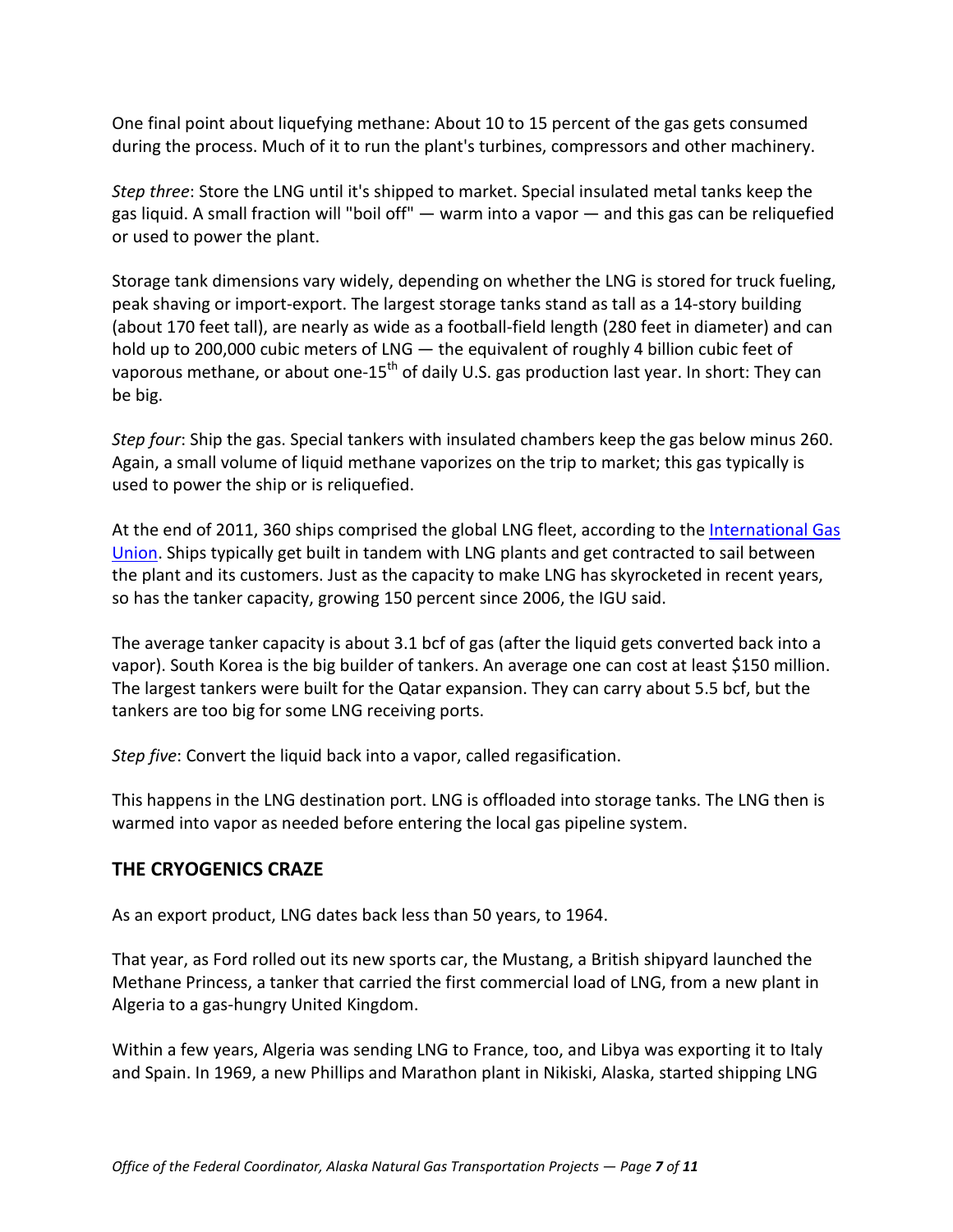made of Cook Inlet natural gas to Japan, inaugurating LNG trade to Asia. Japan is the world's top LNG consumer today.

But the true history of LNG dates to 100 years earlier as scientists studied how very low temperatures changed matter, a specialty called cryogenics.



**Credit: [de.wikipedia.org](http://de.wikipedia.org/w/index.php?title=Datei:Carl_Linde_1872.jpg&filetimestamp=20091015090438) Carl von Linde)**

In the 1870s, German engineer Carl von Linde's pioneering work in compressed refrigeration found a ready market among breweries and slaughterhouses. Von Linde's technique for chilling air to extract the oxygen, developed around the turn of the century, also was a transforming moment. Isolating oxygen led to development of a torch that revolutionized metal cutting as well as welding for skyscrapers.

Other scientists and engineers hopped aboard the cryogenics craze.

Ethane for plastics, chlorine for sanitizing sewage, oxygen for hospital patients, nitrogen for cryosurgery are among the thousands of products and uses that trace their origins to chilling gases to isolate their components.

# **THE GAS THAT WOULDN'T BURN**

The birth of liquefied methane stemmed from work that used cryogenics to isolate helium.

Helium is a marvelous gas that has been [adapted to many uses](http://physicsworld.com/cws/article/news/2010/jan/27/helium-sell-off-risks-future-supply) today, such as cooling superconducting magnets in medical MRI scanners.

If helium isolation has a Eureka! moment, it arguably is [a 1903 event](http://acswebcontent.acs.org/landmarks/landmarks/helium/helium.html) in a small flatland town called Dexter, Kan.

A driller hit a "howling gasser" of a well there. Nine million cubic feet of gas spit to the surface each day before the well could be capped. Dreams of riches infused the locals. Ore smelters. Brick and glass plants. Soon they would be wildly prosperous.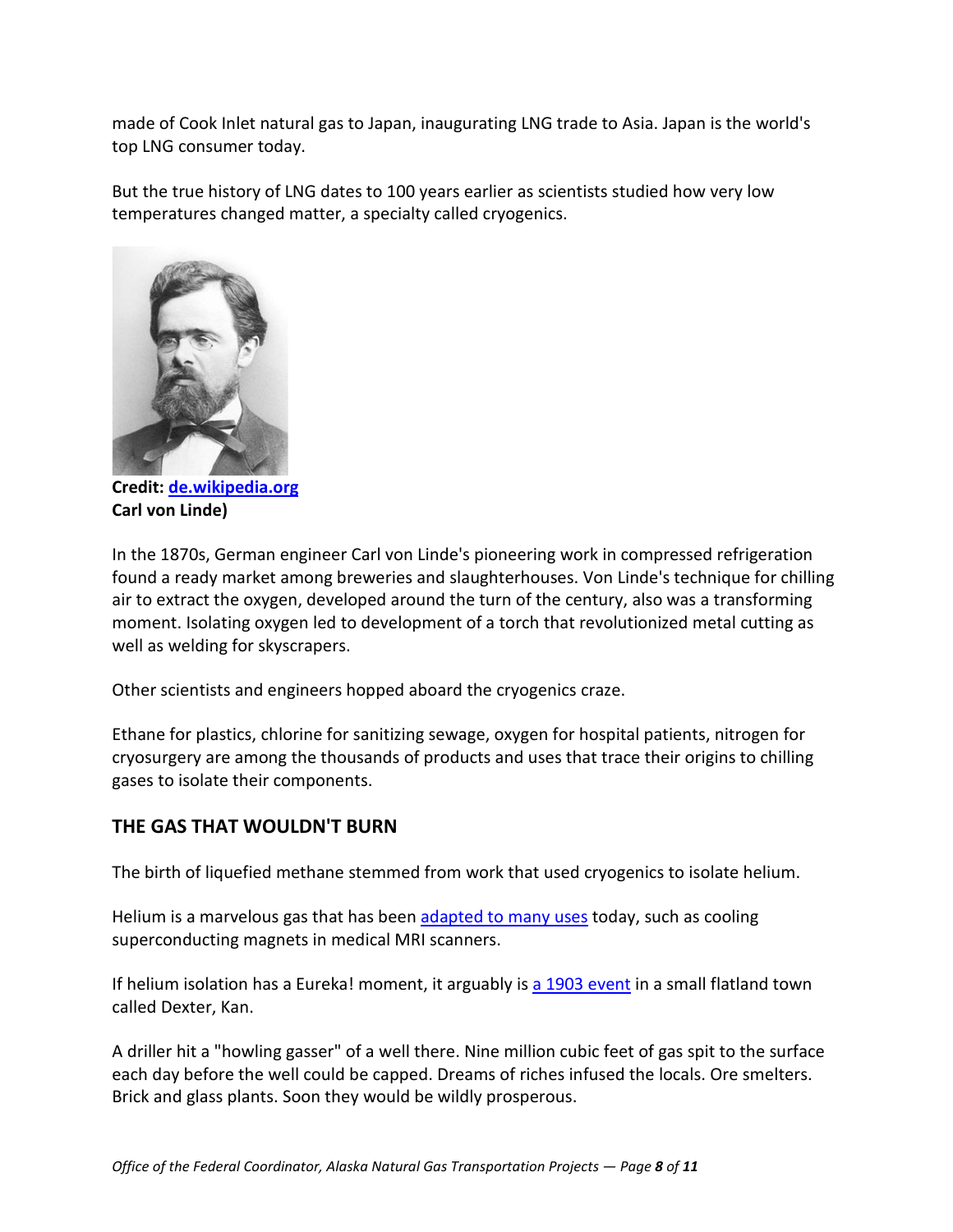To celebrate, the town tossed a huge party, the climax of which was to be lighting the gas jet. After speeches, a bale of burning hay was nudged to the escaping gas to produce a promised "great pillar of flame." But the gas failed to ignite. To everyone's surprise, the burning bale got snuffed instead.

A geologist and a chemistry professor soon teamed to solve the mystery of the gas that wouldn't burn.

They discovered the gas was mostly nitrogen. The amount of methane present wasn't enough to combust given all the non-flammable nitrogen — just as trace quantities of methane in the Earth's air don't burst into flame every time someone lights a cigarette.

They also found "inert residue" present in the Dexter gas. After further analysis, they learned this residue included helium.

This discovery was astonishing. To that time, helium was considered a rare element. But now it seemed helium could be found in an ordinary natural gas stream. As for Dexter, it was located in the planet's great cradle of helium: The natural gas deposits of the U.S. plains.



**Credit: [en.wikipedia.org](http://en.wikipedia.org/wiki/File:Kamerlingh_portret.jpg) Heike Kamerlingh Onnes** 

The scene then shifted to the lab of Dutch physicist Heike Kamerlingh Onnes. In 1908, he was the first to liquefy helium, chilling helium through a series of stages until getting it to minus 452 degrees, at which point the vaporous helium transformed into liquid helium, reaching its boiling point. It was the coldest temperature ever achieved on Earth. Onnes won the [Nobel Prize in](http://www.nobelprize.org/nobel_prizes/physics/laureates/1913/)  [Physics](http://www.nobelprize.org/nobel_prizes/physics/laureates/1913/) five years later for his work.

World War I, with cryogenic isolation, became the great leap forward for helium and led eventually to the liquefaction of methane.

During the war, airships  $-$  dirigibles, zeppelins and the like  $-$  became a novel innovation of [combat.](http://www.worldwar1.com/sfzepp.htm) Germans dropped bombs from them. The British hunted U-boats. A downside was hydrogen, the lighter-than-air gas used to float most airships. Hydrogen is spectacularly flammable, as the famous 1937 [Hindenburg disaster](http://www.airships.net/hindenburg/disaster) demonstrated.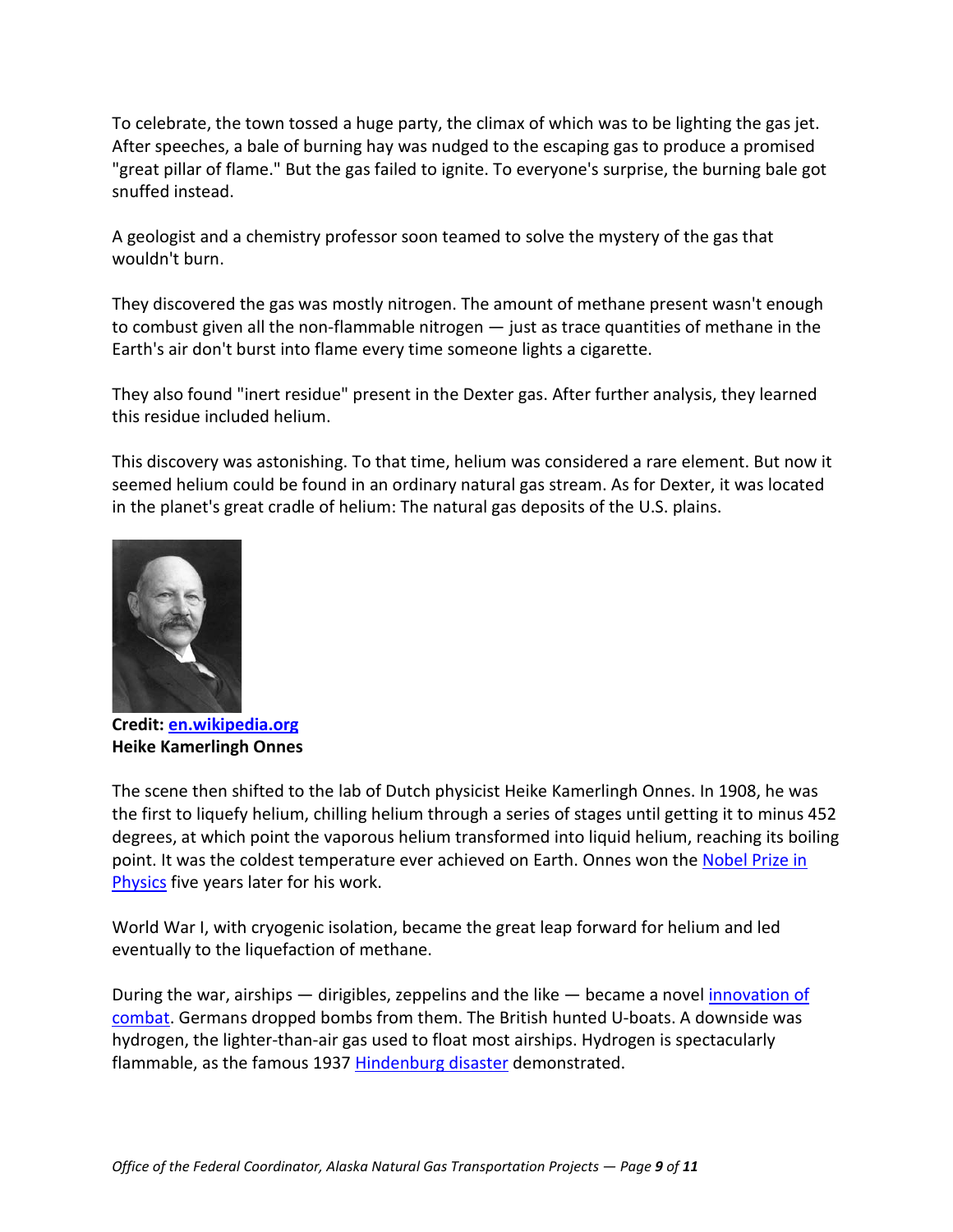But helium isn't flammable. The U.S. launched a crash research program in 1917, as the country entered World War I, to find cheap ways to extract large volumes of helium from natural gas and stockpile it.

This research led the U.S. Bureau of Mines in 1924 to produce the first liquid methane as a byproduct of helium separation.

## **LNG'S EARLY YEARS**

During the ensuing years, techniques for liquefying methane were refined and ideas for storing and transporting LNG were patented.

A public revulsion toward flaring natural gas as a waste product of oil production helped propel the industry. Better ways had to be found to move the gas from where it was produced and not needed to where it could be used. The solutions included long-distance pipelines for domestic transport and, much later, LNG for cross-ocean transport.

By 1941, science and capitalism converged to make commercial use of LNG.

That year the East Ohio Gas Co. built a plant in Cleveland that could process about 4 million cubic feet of gas per day into LNG. The company installed three insulated storage tanks to keep the LNG cold. The gas utility regasified LNG when customer demand peaked during winter.

This "peak shaving" concept is a key function of LNG today, the little publicized cousin of making large quantities of LNG for export. Small [peak-shaving liquefaction plants](http://www.arcticgas.gov/sites/default/files/documents/2003-eia-lng-markets-and-uses.pdf) and storage sites exist across the world.

The Cleveland operation ran smoothly for three years, until 1944 when the utility installed a fourth storage tank. It was larger and of a different design from the other three. This tank failed on Oct. 20, 1944.

An estimated 1.2 million gallons of LNG spilled, so much that it flowed over the protective dike.

The liquid spread like batter on a griddle. Some dropped into the sewers, which filled with methane vapor as the LNG warmed above methane's boiling point. Gas seeped into basements. Houses blew apart as the gas contacted hot-water heater pilot lights.

The Cleveland catastrophe killed 128 people; 14,000 became homeless.

The LNG industry went dormant, except for a liquefaction plant Dresser Industries built for the Soviet Union in 1947.